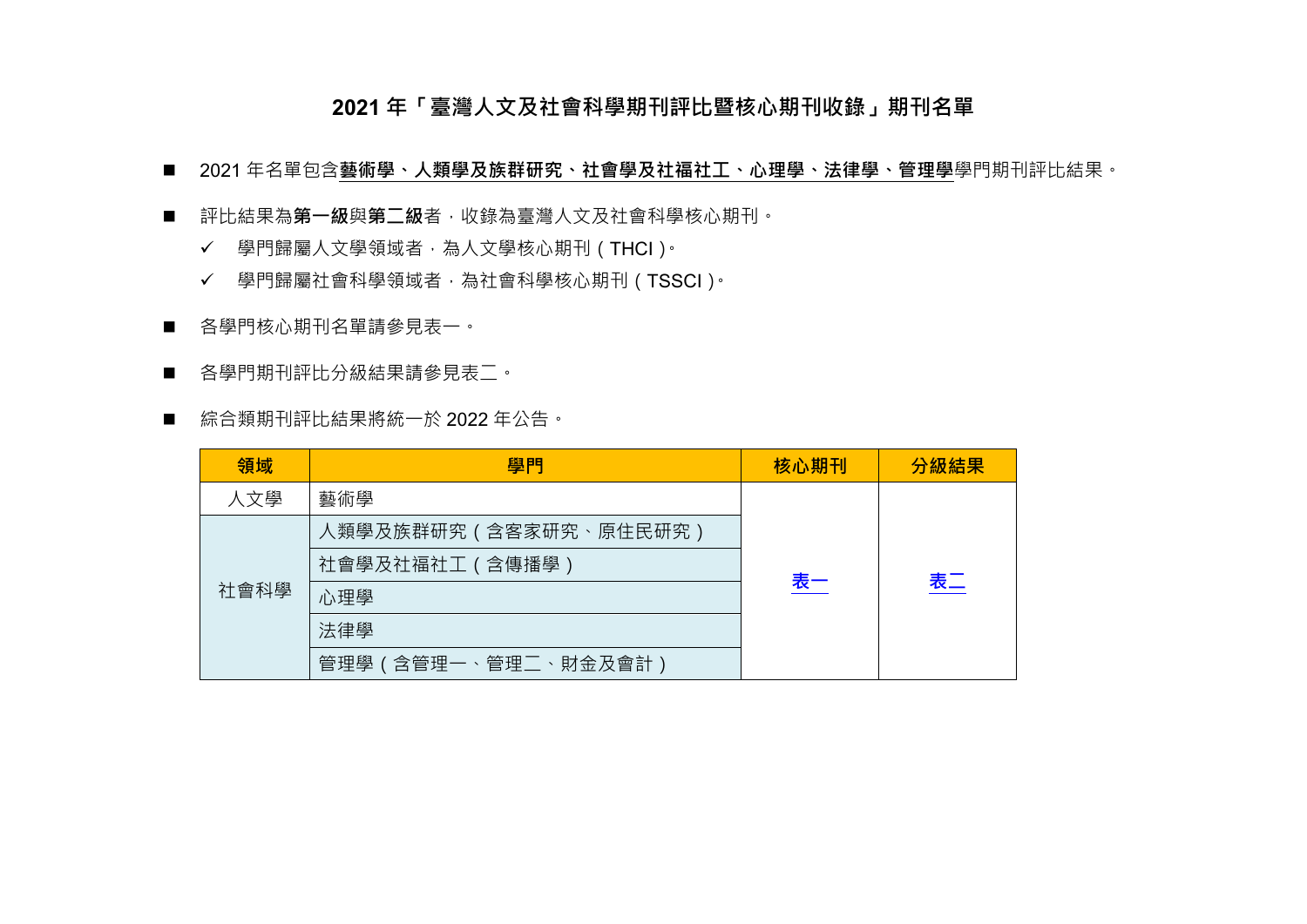# <span id="page-1-0"></span>**表一、核心期刊名單(THCI 、TSSCI )**

### ※各學門依期刊名稱筆劃順序排列

| 學門          | 期刊名稱                                                        | 出版者           | 核心期刊         |
|-------------|-------------------------------------------------------------|---------------|--------------|
| (期刊數)       |                                                             |               |              |
|             | 故宮學術季刊<br>The National Palace Museum Research Quarterly     | 國立故宮博物院       | <b>THCI</b>  |
|             | 國立臺灣大學美術史研究集刊<br>Taida Journal of Art History               | 國立臺灣大學藝術史研究所  | <b>THCI</b>  |
|             | 國際數位媒體設計學刊<br>International Journal of Digital Media Design | 台灣數位媒體設計學會    | <b>THCI</b>  |
|             | 設計學研究<br>Journal of Design Science                          | 中原大學設計學院      | <b>THCI</b>  |
| 藝術學         | 設計學報<br>Journal of Design                                   | 中華民國設計學會      | <b>THCI</b>  |
| (10)        | 戲劇研究<br>Journal of Theater Studies                          | 國立臺灣大學戲劇學系    | <b>THCI</b>  |
|             | 戲劇學刊<br>Taipei Theatre Journal                              | 國立臺北藝術大學戲劇學院  | <b>THCI</b>  |
|             | 藝術教育研究<br>Research in Arts Education                        | 藝術教育研究期刊顧問委員會 | <b>THCI</b>  |
| 人類學及        | 藝術評論<br><b>Arts Review</b>                                  | 國立臺北藝術大學      | <b>THCI</b>  |
|             | 藝術學研究<br>Journal of Art Studies                             | 國立中央大學藝術學研究所  | <b>THCI</b>  |
|             | 考古人類學刊<br>Journal of Archaeology and Anthropology           | 國立臺灣大學人類學系    | <b>TSSCI</b> |
| 族群研究<br>(2) | 臺灣人類學刊<br>Taiwan Journal of Anthropology                    | 中央研究院民族學研究所   | <b>TSSCI</b> |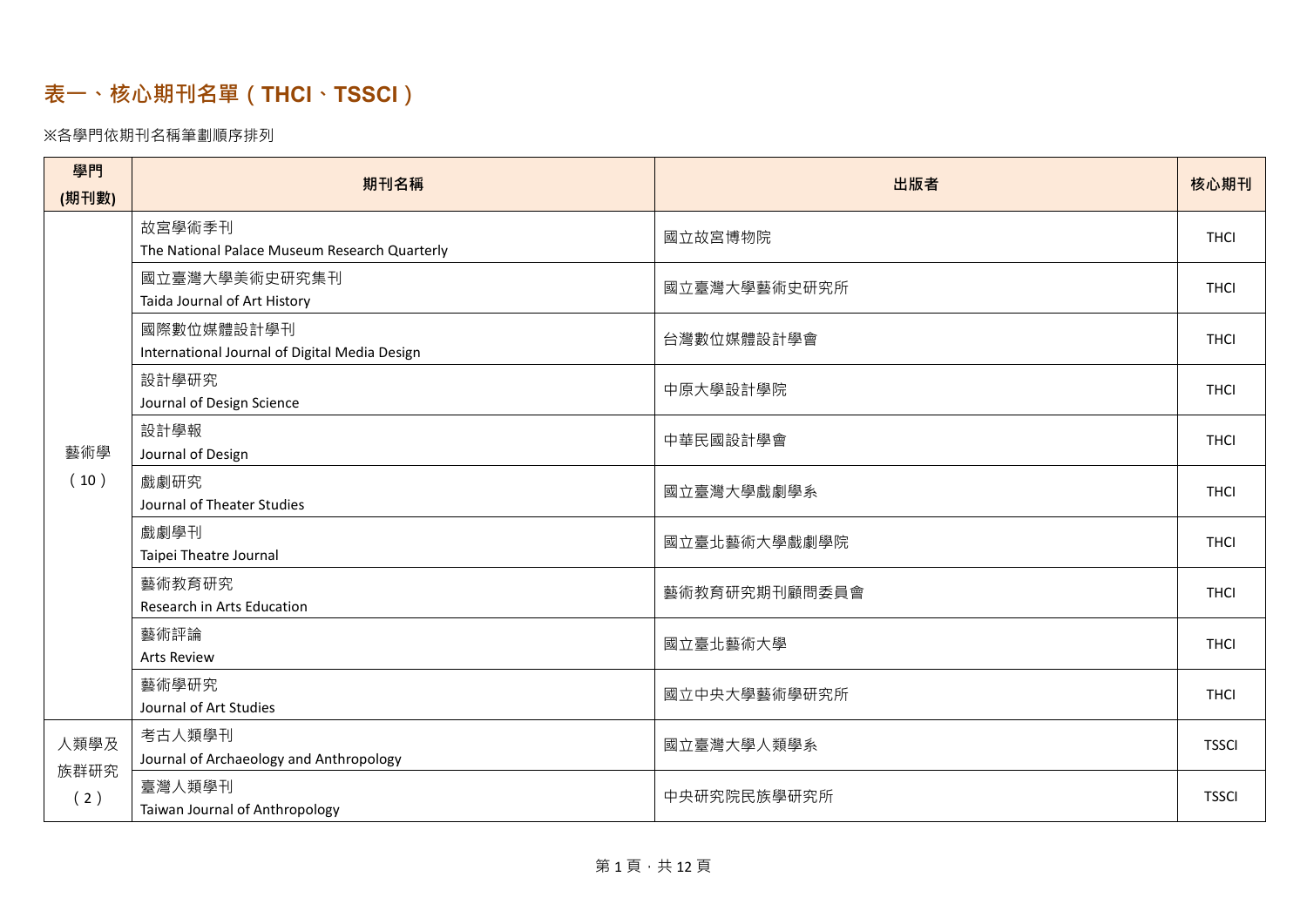| 學門         | 期刊名稱                                                              | 出版者                                     | 核心期刊         |
|------------|-------------------------------------------------------------------|-----------------------------------------|--------------|
| (期刊數)      |                                                                   |                                         |              |
|            | 中華傳播學刊<br>Chinese Journal of Communication Research               | 中華傳播學會                                  | <b>TSSCI</b> |
|            | 台灣社會學<br><b>Taiwanese Sociology</b>                               | 中央研究院社會學研究所、國立臺灣大學社會學系                  | <b>TSSCI</b> |
|            | 社會政策與社會工作學刊<br>Social Policy & Social Work                        | 台灣社會政策學會、國立暨南國際大學                       | <b>TSSCI</b> |
| 社會學及       | 傳播研究與實踐<br>Journal of Communication Research and Practice         | 世新大學新聞傳播學院、世新大學舍我紀念館、Airiti Press Inc.  | <b>TSSCI</b> |
| 社福社工       | 傳播與社會學刊<br><b>Communication &amp; Society</b>                     | 香港中文大學中華傳媒與比較傳播研究中心、香港浸會大學媒介與傳播研<br>究中心 | <b>TSSCI</b> |
| (9)        | 新聞學研究<br><b>Mass Communication Research</b>                       | 國立政治大學新聞學系                              | <b>TSSCI</b> |
|            | 臺大社會工作學刊<br>NTU Social Work Review                                | 國立臺灣大學社會科學院社會工作學系                       | <b>TSSCI</b> |
|            | 臺灣社會學刊<br>Taiwanese Journal of Sociology                          | 臺灣社會學會                                  | <b>TSSCI</b> |
|            | 調查研究 - 方法與應用<br>Survey Research - Method and Application          | 中央研究院人文社會科學研究中心調查研究專題中心                 | <b>TSSCI</b> |
|            | 中華心理學刊<br>Chinese Journal of Psychology                           | 台灣心理學會                                  | <b>TSSCI</b> |
|            | 中華輔導與諮商學報<br>Chinese Journal of Guidance and Counseling           | 台灣輔導與諮商學會                               | <b>TSSCI</b> |
| 心理學<br>(5) | 本土心理學研究<br>Indigenous Psychological Research in Chinese Societies | 國立臺灣大學心理學系本土心理學研究室                      | <b>TSSCI</b> |
|            | 教育心理學報<br><b>Bulletin of Educational Psychology</b>               | 國立臺灣師範大學教育心理與輔導學系                       | <b>TSSCI</b> |
|            | 測驗學刊 (註 1)<br><b>Psychological Testing</b>                        | 中國測驗學會                                  | <b>TSSCI</b> |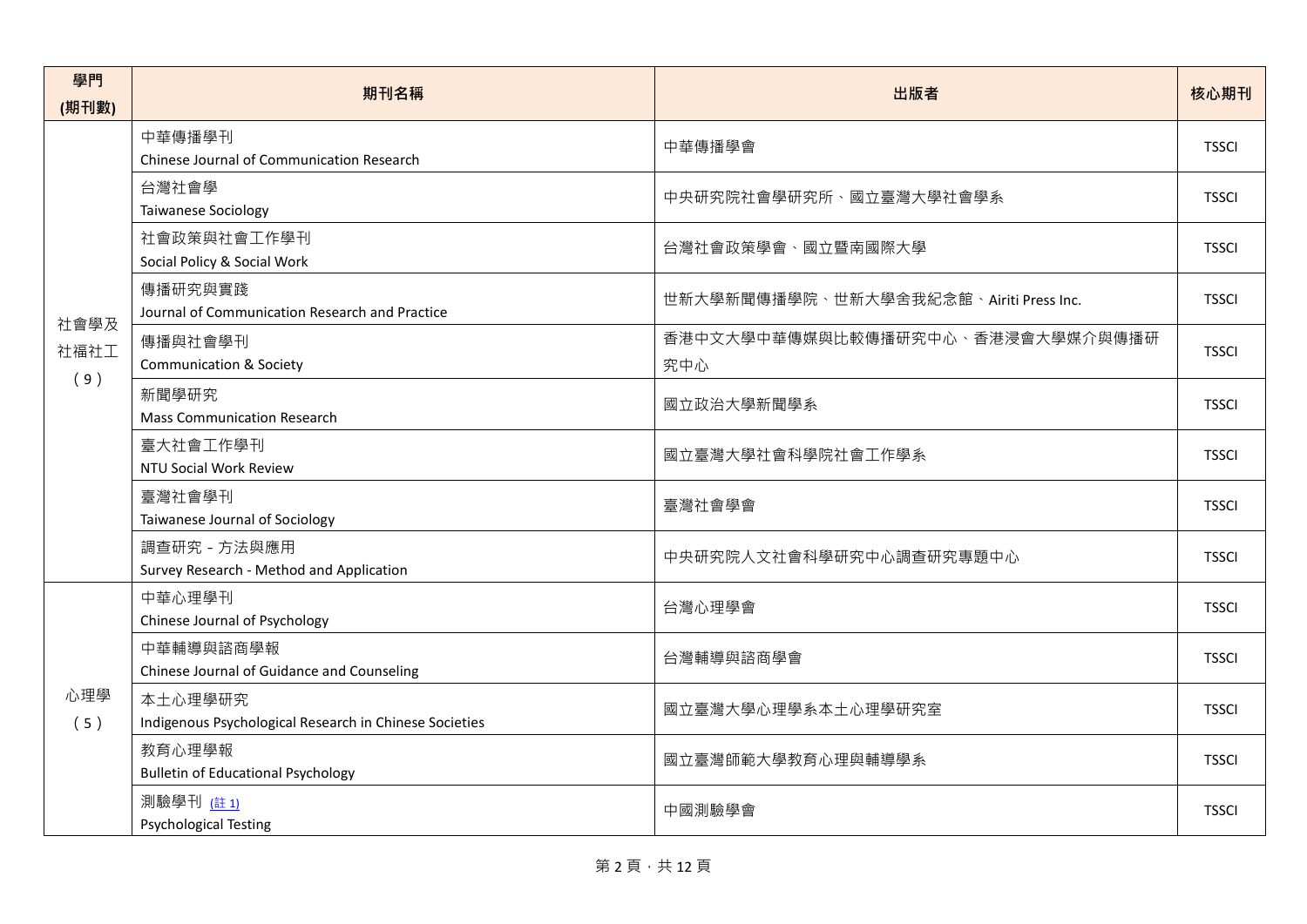| 學門<br>(期刊數) | 期刊名稱                                                      | 出版者            | 核心期刊         |
|-------------|-----------------------------------------------------------|----------------|--------------|
|             | National Taiwan University Law Review                     | 國立臺灣大學法律學院     | <b>TSSCI</b> |
|             | 中研院法學期刊<br>Academia Sinica Law Journal                    | 中央研究院法律學研究所    | <b>TSSCI</b> |
|             | 中原財經法學<br>Chung Yuan Financial & Economic Law Review      | 中原大學法學院財經法律學系  | <b>TSSCI</b> |
|             | 公平交易季刊<br>Fair Trade Quarterly                            | 公平交易委員會        | <b>TSSCI</b> |
|             | 東吳法律學報<br>Soochow Law Review                              | 東吳大學           | <b>TSSCI</b> |
| 法律學<br>(11) | 政大法學評論<br>Chengchi Law Review                             | 國立政治大學法學院      | <b>TSSCI</b> |
|             | 國立中正大學法學集刊<br>National Chung Cheng University Law Journal | 國立中正大學法律學系     | <b>TSSCI</b> |
|             | 國立臺灣大學法學論叢<br>National Taiwan University Law Journal      | 國立臺灣大學法律學院     | <b>TSSCI</b> |
|             | 臺北大學法學論叢<br>Taipei University Law Review                  | 國立臺北大學法律學院     | <b>TSSCI</b> |
|             | 輔仁法學<br>Fu Jen Law Review                                 | 輔仁大學法律學院       | <b>TSSCI</b> |
|             | 興大法學<br>Chung-Hsing University Law Review                 | 國立中興大學法律學系     | <b>TSSCI</b> |
|             | <b>Corporate Management Review</b><br>陽明交大管理學報            | 國立陽明交通大學管理學院   | <b>TSSCI</b> |
| 管理學<br>(19) | 人力資源管理學報<br>Journal of Human Resource Management          | 中華人力資源發展學會     | <b>TSSCI</b> |
|             | 中山管理評論<br>Sun Yat-sen Management Review                   | 國立中山大學管理學術研究中心 | <b>TSSCI</b> |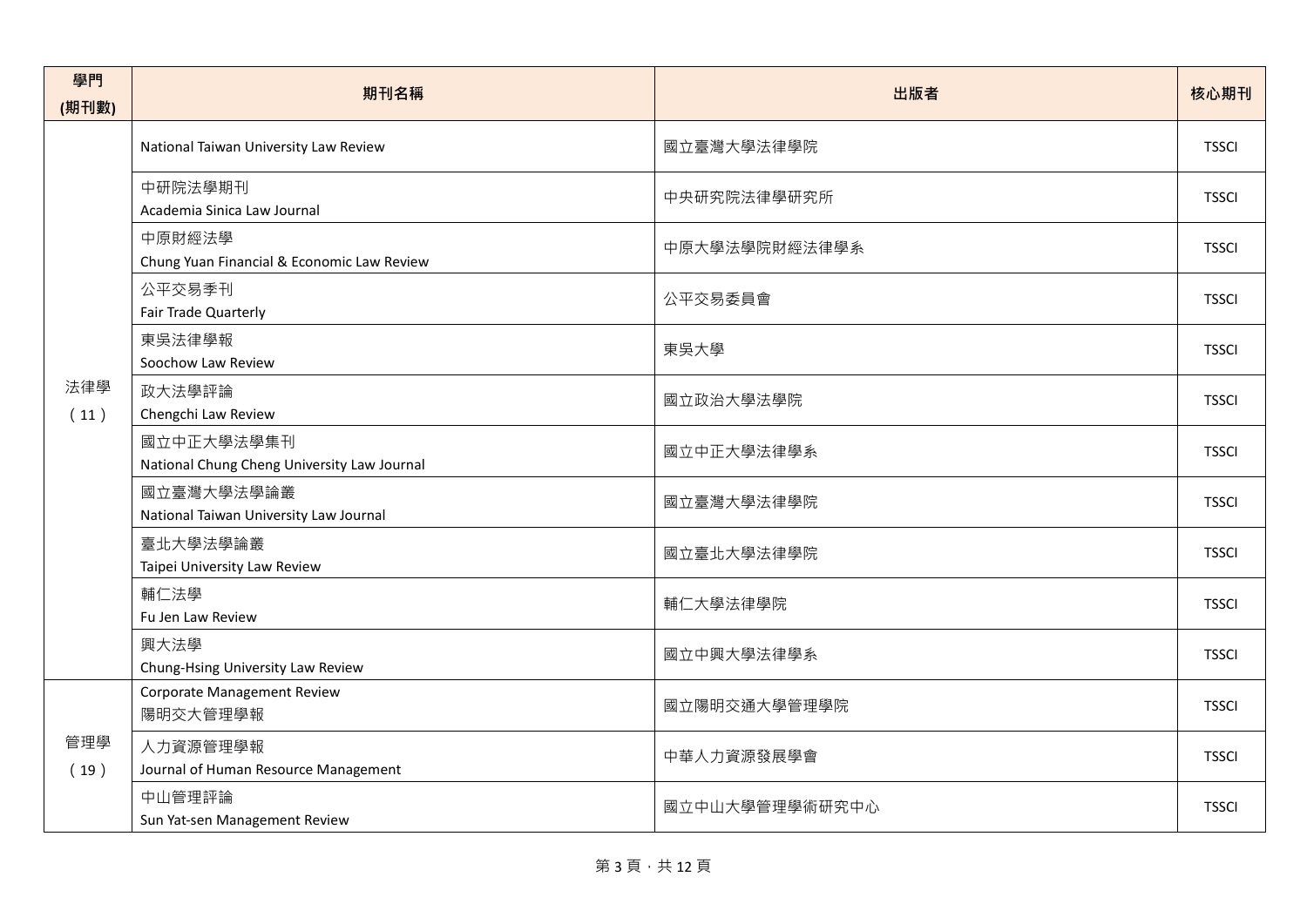| 學門<br>(期刊數) | 期刊名稱                                                | 出版者                        | 核心期刊         |
|-------------|-----------------------------------------------------|----------------------------|--------------|
|             | 中華會計學刊<br>Taiwan Accounting Review                  | 中華會計教育學會                   | <b>TSSCI</b> |
|             | 科技管理學刊<br>Journal of Technology Management          | 中華民國科技管理學會                 | <b>TSSCI</b> |
|             | 財務金融學刊<br>Journal of Financial Studies              | 臺灣財務金融學會                   | <b>TSSCI</b> |
|             | 產業與管理論壇<br>Industry and Management Forum            | 工業技術研究院產業科技國際策略發展所         | <b>TSSCI</b> |
|             | 組織與管理<br>Organization and Management                | 台灣組織與管理學會                  | <b>TSSCI</b> |
|             | 期貨與選擇權學刊<br>Journal of Futures and Options          | 臺灣期貨交易所                    | <b>TSSCI</b> |
|             | 會計評論<br>Journal of Accounting Review                | 李先庚會計文教基金會、國立政治大學會計學系      | <b>TSSCI</b> |
|             | 會計審計論叢<br>Review of Accounting and Auditing Studies | 國立臺灣大學會計學系、臺灣會計教育基金會       | <b>TSSCI</b> |
|             | 當代會計<br>Journal of Contemporary Accounting          | 台北市淡江會計教育基金會               | <b>TSSCI</b> |
|             | 資訊管理學報<br>Journal of Information Management         | 中華民國資訊管理學會                 | <b>TSSCI</b> |
|             | 電子商務學報<br>Journal of e-Business                     | 中華企業資源規劃學會                 | <b>TSSCI</b> |
|             | 管理評論<br>Management Review                           | 光華管理策進基金會                  | <b>TSSCI</b> |
|             | 管理與系統<br>Journal of Management & Systems            | 中華民國企業管理學會、國立陽明交通大學經營管理研究所 | <b>TSSCI</b> |
|             | 管理學報<br>Journal of Management and Business Research | 中華民國管理科學學會                 | <b>TSSCI</b> |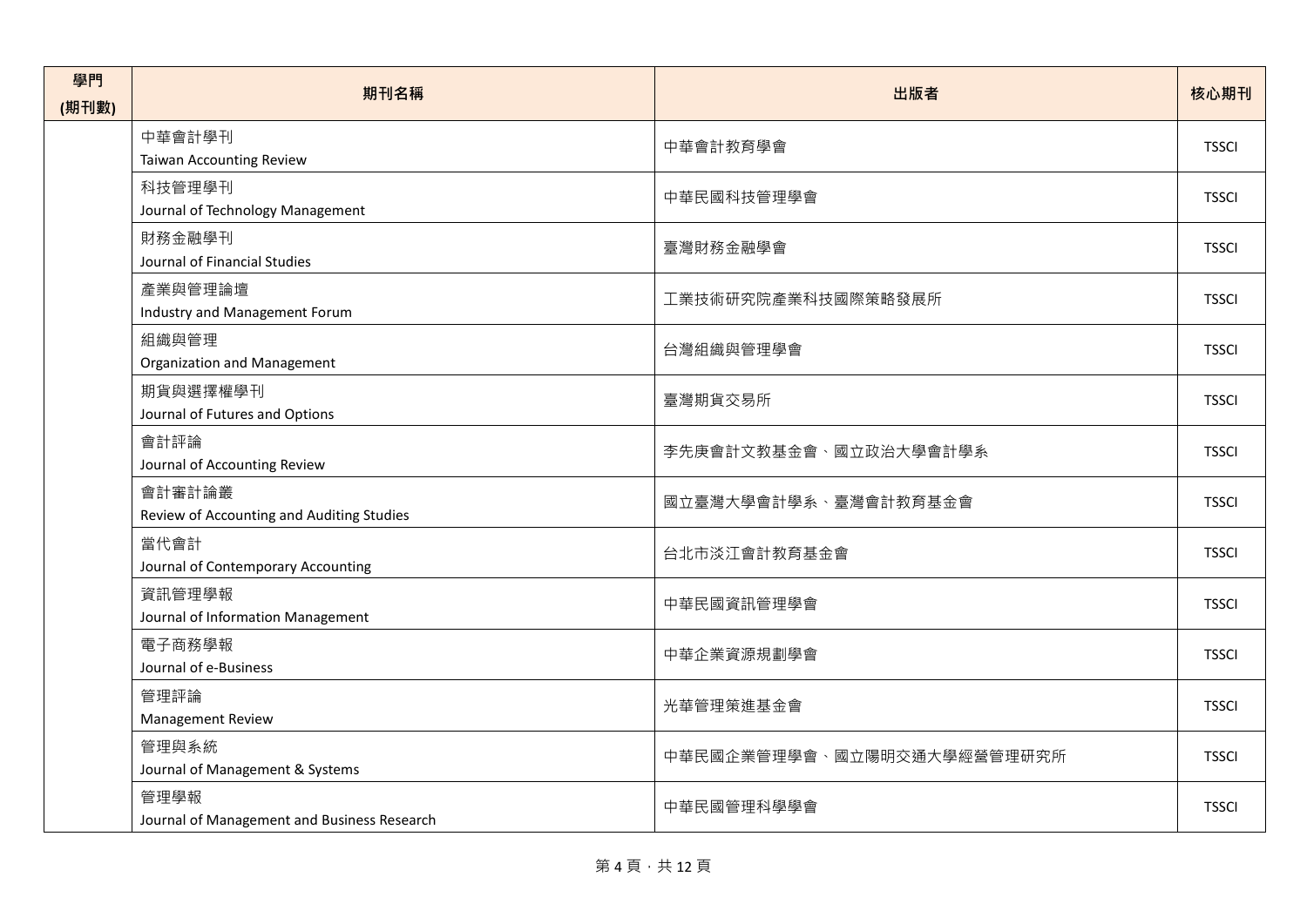| 學門<br>(期刊數) | 期刊名稱                                               | 出版者              | 核心期刊         |
|-------------|----------------------------------------------------|------------------|--------------|
|             | 臺大管理論叢<br><b>NTU Management Review</b>             | 國立臺灣大學管理學院       | <b>TSSCI</b> |
|             | 證券市場發展季刊<br>Review of Securities & Futures Markets | 中華民國證券暨期貨市場發展基金會 | <b>TSSCI</b> |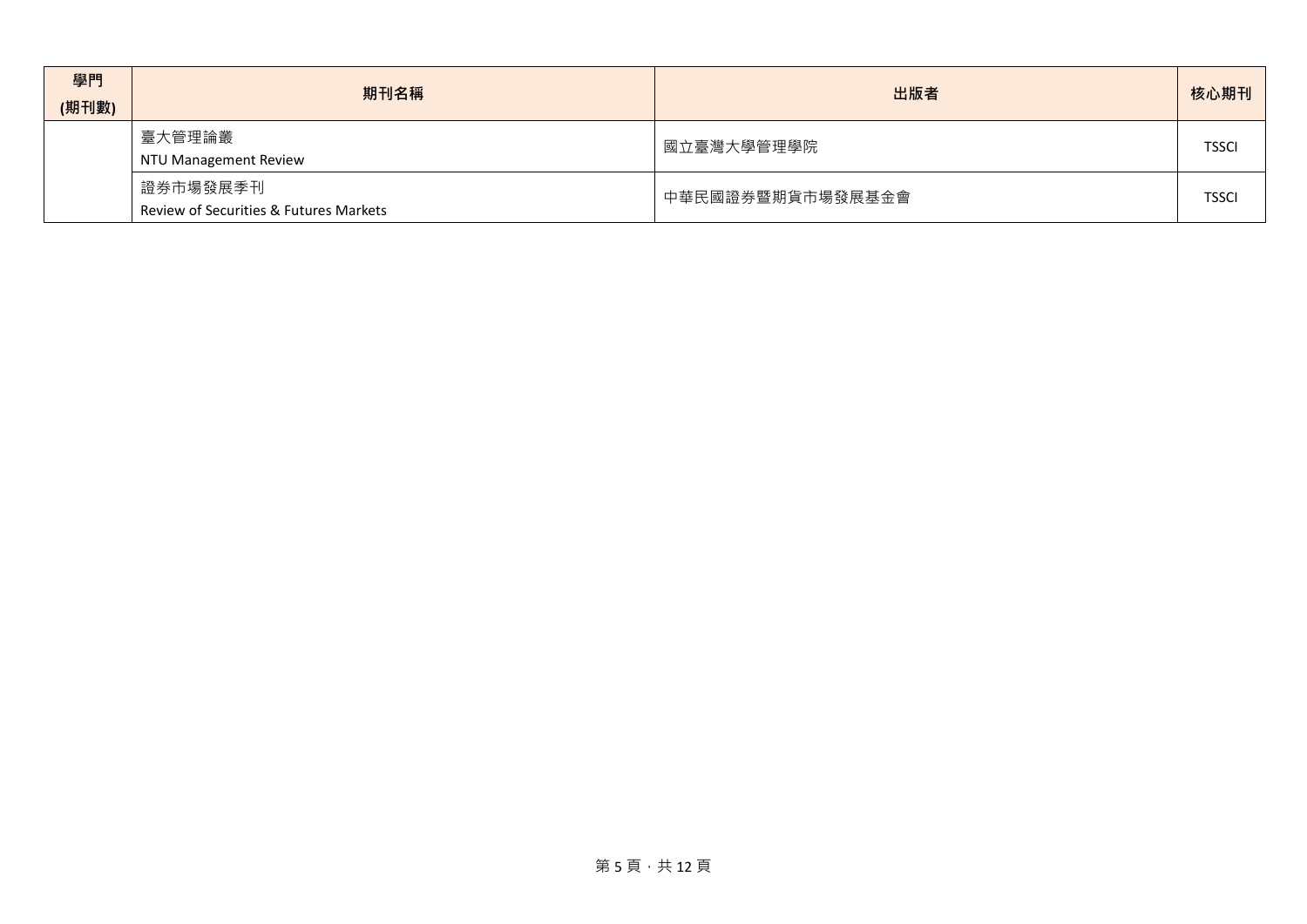# <span id="page-6-0"></span>**表二、評比分級結果**

#### ※各學門依期刊名稱筆劃順序排列

| 學門    | 期刊名稱                                                        | 出版者          | 分級結果 |
|-------|-------------------------------------------------------------|--------------|------|
| (期刊數) |                                                             |              |      |
|       | 台灣舞蹈研究<br>Taiwan Dance Research Journal                     | 台灣舞蹈研究學會     | 第三級  |
|       | 故宮學術季刊<br>The National Palace Museum Research Quarterly     | 國立故宮博物院      | 第一級  |
|       | 音樂研究<br>Journal of Music Research                           | 國立臺灣師範大學音樂學院 | 第三級  |
|       | 國立臺灣大學美術史研究集刊<br>Taida Journal of Art History               | 國立臺灣大學藝術史研究所 | 第一級  |
| 藝術學   | 國際數位媒體設計學刊<br>International Journal of Digital Media Design | 台灣數位媒體設計學會   | 第二級  |
|       | 設計與環境學報<br>Journal of Design and Environment                | 朝陽科技大學設計學院   | 第三級  |
| (18)  | 設計學研究<br>Journal of Design Science                          | 中原大學設計學院     | 第二級  |
|       | 設計學報<br>Journal of Design                                   | 中華民國設計學會     | 第一級  |
|       | 感性學報<br>Journal of Kansei                                   | 台灣感性學會       | 第三級  |
|       | 雕塑研究學術半年刊<br>The Sculpture Research Semiyearly              | 朱銘文教基金會      | 第三級  |
|       | 戲曲學報<br>Journal of Traditional Chinese Theater              | 國立臺灣戲曲學院     | 第三級  |
|       | 戲劇研究<br>Journal of Theater Studies                          | 國立臺灣大學戲劇學系   | 第一級  |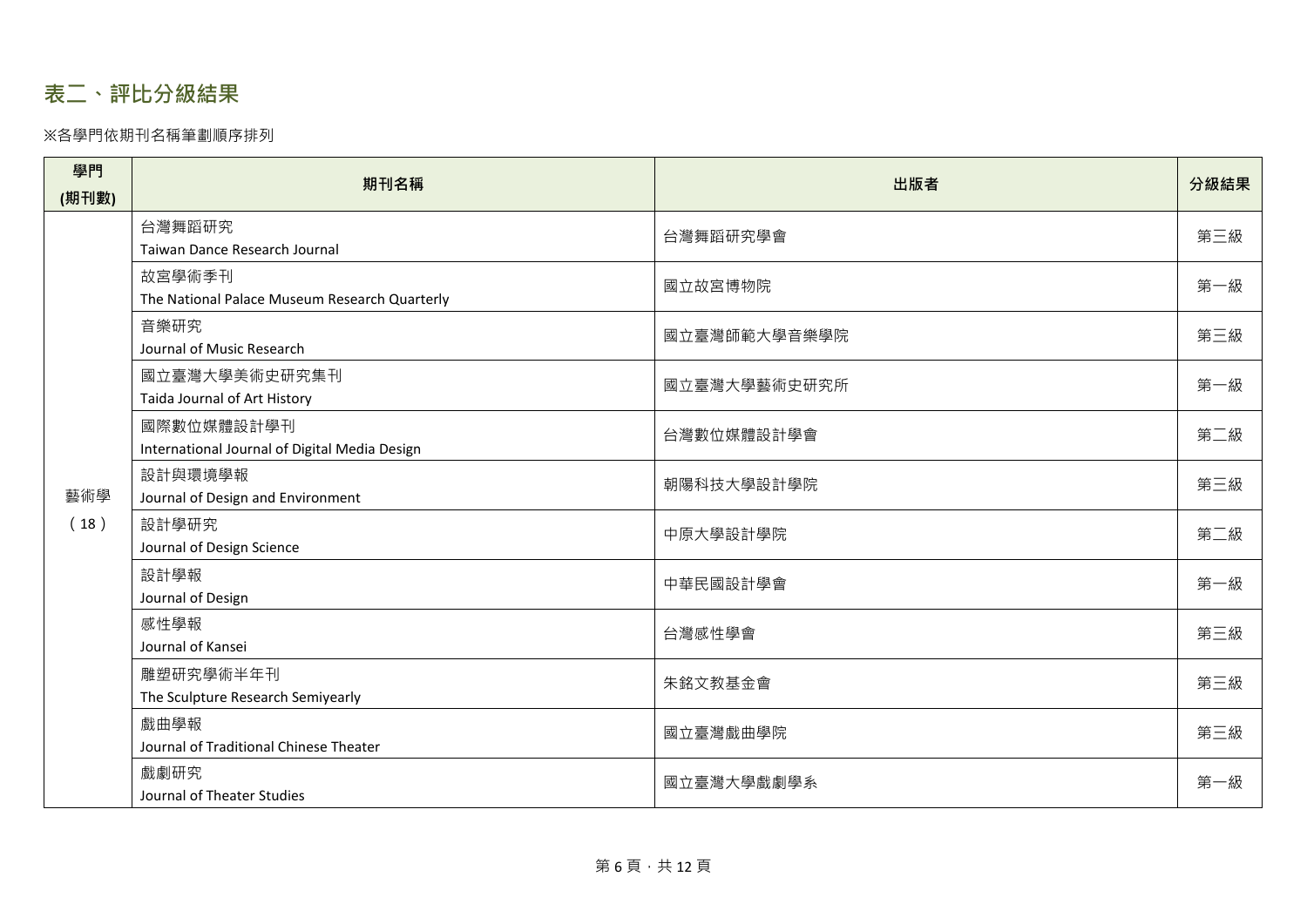| 學門                   | 期刊名稱                                                             | 出版者                                    | 分級結果 |
|----------------------|------------------------------------------------------------------|----------------------------------------|------|
| (期刊數)                |                                                                  |                                        |      |
|                      | 戲劇學刊<br>Taipei Theatre Journal                                   | 國立臺北藝術大學戲劇學院                           | 第二級  |
|                      | 藝術教育研究<br>Research in Arts Education                             | 藝術教育研究期刊顧問委員會                          | 第一級  |
|                      | 藝術評論<br><b>Arts Review</b>                                       | 國立臺北藝術大學                               | 第二級  |
|                      | 藝術論衡<br>Art Forum                                                | 國立成功大學藝術研究所                            | 第三級  |
|                      | 藝術學研究<br>Journal of Art Studies                                  | 國立中央大學藝術學研究所                           | 第一級  |
|                      | 藝術學報<br>Taiwan Journal of Arts                                   | 國立臺灣藝術大學                               | 第三級  |
| 人類學及                 | 全球客家研究 (註2)<br>Global Hakka Studies                              | 國立陽明交通大學客家文化學院                         | 第三級  |
| 族群研究                 | 考古人類學刊<br>Journal of Archaeology and Anthropology                | 國立臺灣大學人類學系                             | 第二級  |
| (3)                  | 臺灣人類學刊<br>Taiwan Journal of Anthropology                         | 中央研究院民族學研究所                            | 第一級  |
|                      | 中華傳播學刊<br>Chinese Journal of Communication Research              | 中華傳播學會                                 | 第一級  |
| 社會學及<br>社福社工<br>(12) | 台灣社區工作與社區研究學刊<br>Journal of Community Work and Community Studies | 台灣社區工作與社區研究學會                          | 第三級  |
|                      | 台灣社會學<br><b>Taiwanese Sociology</b>                              | 中央研究院社會學研究所、國立臺灣大學社會學系                 | 第一級  |
|                      | 社會政策與社會工作學刊<br>Social Policy & Social Work                       | 台灣社會政策學會、國立暨南國際大學                      | 第二級  |
|                      | 傳播研究與實踐<br>Journal of Communication Research and Practice        | 世新大學新聞傳播學院、世新大學舍我紀念館、Airiti Press Inc. | 第二級  |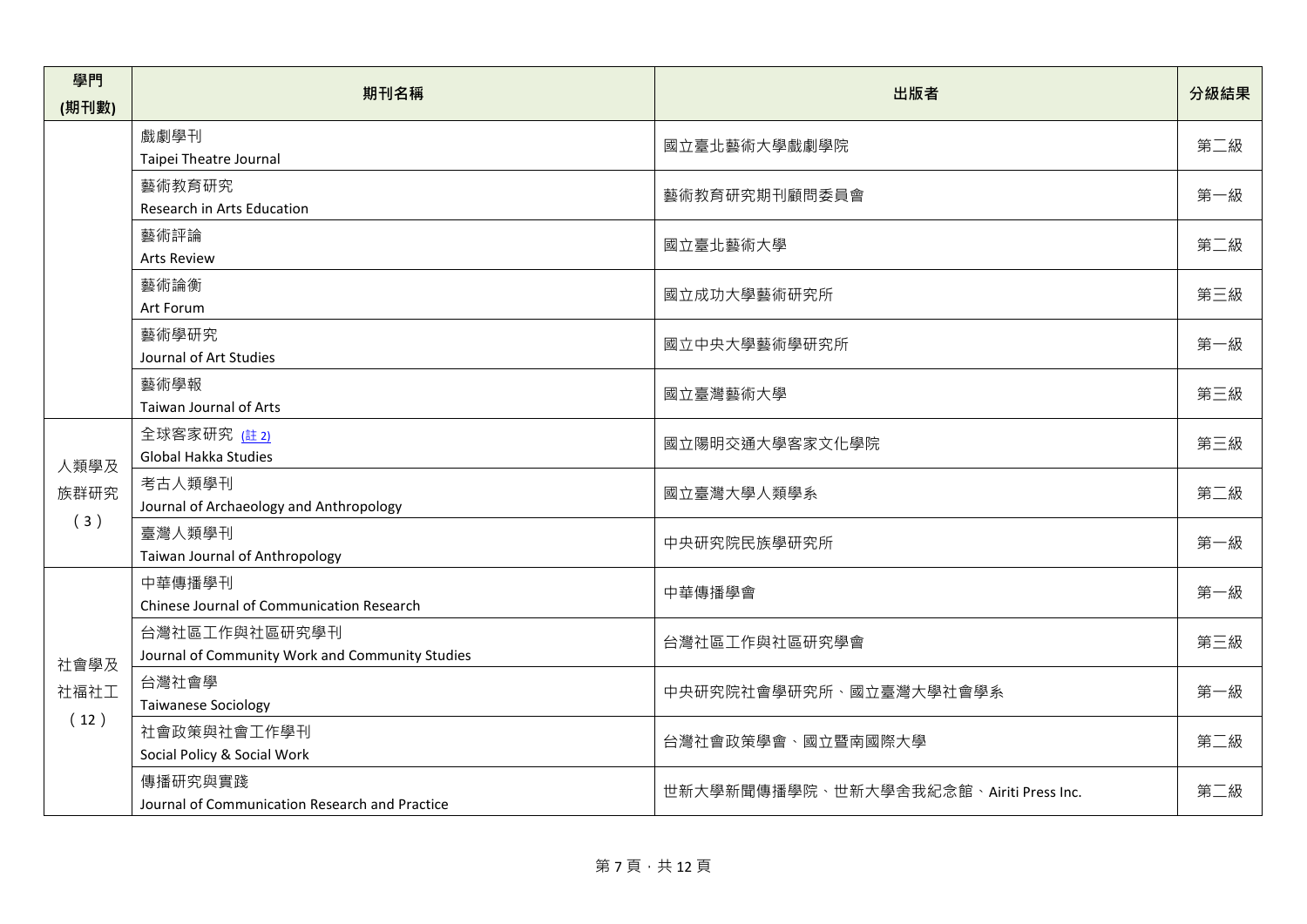| 學門<br>(期刊數) | 期刊名稱                                                              | 出版者                                     | 分級結果 |
|-------------|-------------------------------------------------------------------|-----------------------------------------|------|
|             | 傳播與社會學刊<br><b>Communication &amp; Society</b>                     | 香港中文大學中華傳媒與比較傳播研究中心、香港浸會大學媒介與傳播研究<br>中心 | 第一級  |
|             | 新聞學研究<br><b>Mass Communication Research</b>                       | 國立政治大學新聞學系                              | 第一級  |
|             | 資訊社會研究<br>The Journal of Information Society                      | 國立陽明交通大學傳播與科技學系                         | 第三級  |
|             | 臺大社會工作學刊<br>NTU Social Work Review                                | 國立臺灣大學社會科學院社會工作學系                       | 第一級  |
|             | 臺灣社會福利學刊<br>Taiwanese Journal of Social Welfare                   | 臺灣社會福利學會                                | 第三級  |
|             | 臺灣社會學刊<br>Taiwanese Journal of Sociology                          | 臺灣社會學會                                  | 第一級  |
|             | 調查研究 - 方法與應用<br>Survey Research - Method and Application          | 中央研究院人文社會科學研究中心調查研究專題中心                 | 第一級  |
|             | 中華心理學刊<br>Chinese Journal of Psychology                           | 台灣心理學會                                  | 第一級  |
|             | 中華輔導與諮商學報<br>Chinese Journal of Guidance and Counseling           | 台灣輔導與諮商學會                               | 第二級  |
| 心理學<br>(6)  | 本土心理學研究<br>Indigenous Psychological Research in Chinese Societies | 國立臺灣大學心理學系本土心理學研究室                      | 第一級  |
|             | 教育心理學報<br><b>Bulletin of Educational Psychology</b>               | 國立臺灣師範大學教育心理與輔導學系                       | 第一級  |
|             | 測驗學刊 (註 1)<br><b>Psychological Testing</b>                        | 中國測驗學會                                  | 第二級  |
|             | 應用心理研究<br>Research in Applied Psychology                          | 台灣應用心理學會、應用心理研究雜誌社                      | 第三級  |
| 法律學         | National Taiwan University Law Review                             | 國立臺灣大學法律學院                              | 第二級  |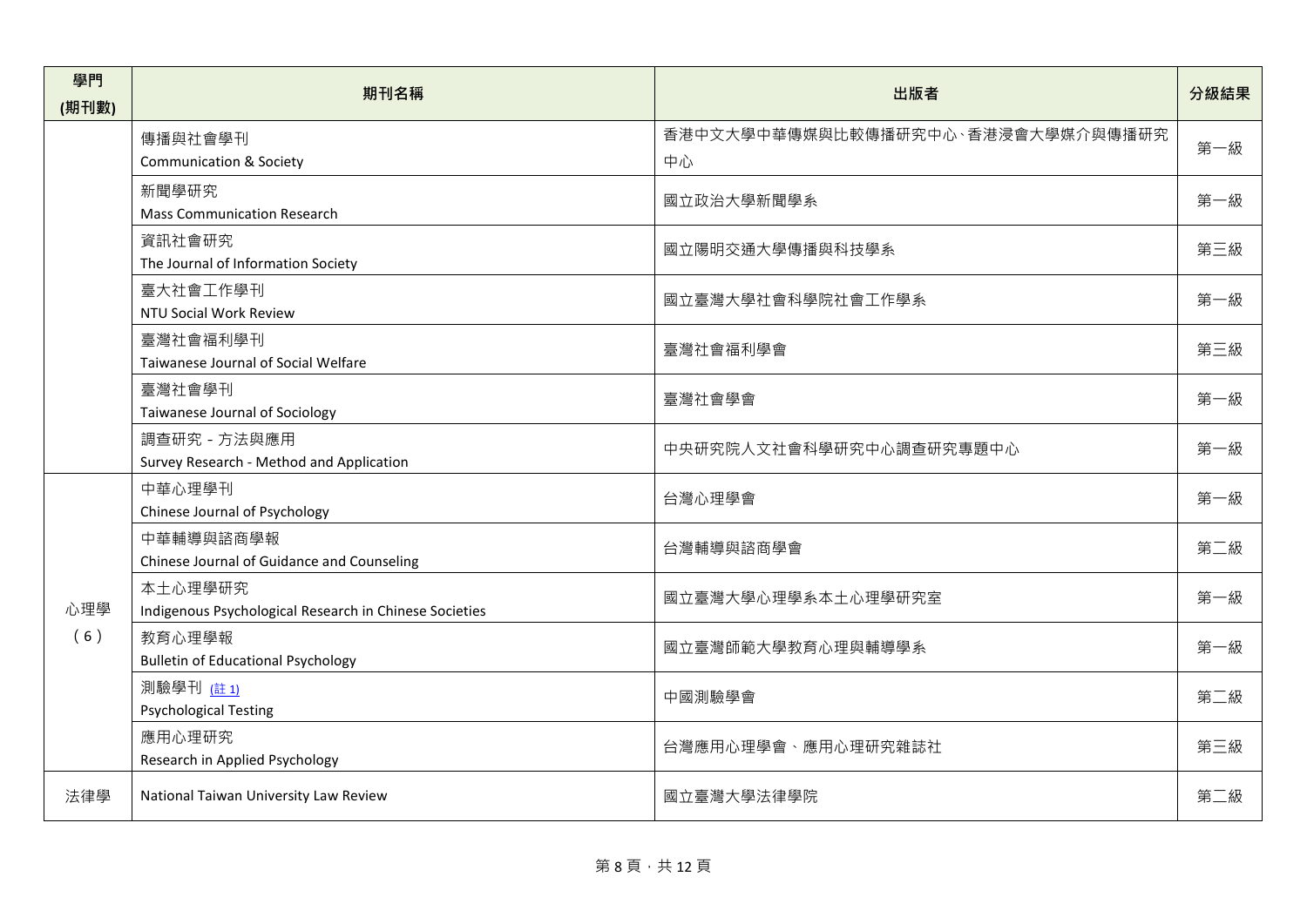| 學門    | 期刊名稱                                          | 出版者              | 分級結果 |
|-------|-----------------------------------------------|------------------|------|
| (期刊數) |                                               |                  |      |
| (18)  | 中正財經法學                                        | 國立中正大學財經法律學系     | 第三級  |
|       | Chung Cheng Financial And Economic Law Review |                  |      |
|       | 中研院法學期刊                                       | 中央研究院法律學研究所      | 第一級  |
|       | Academia Sinica Law Journal                   |                  |      |
|       | 中原財經法學                                        | 中原大學法學院財經法律學系    | 第二級  |
|       | Chung Yuan Financial & Economic Law Review    |                  |      |
|       | 公平交易季刊                                        | 公平交易委員會          | 第二級  |
|       | Fair Trade Quarterly                          |                  |      |
|       | 世新法學<br>Shih Hsin Law Review                  | 世新大學法律學院         | 第三級  |
|       | 成大法學                                          |                  |      |
|       | Cheng Kung Law Review                         | 國立成功大學法律學系       | 第三級  |
|       | 東吳法律學報                                        |                  |      |
|       | Soochow Law Review                            | 東吳大學             | 第二級  |
|       | 東海大學法學研究                                      |                  |      |
|       | Tunghai University Law Review                 | 東海大學法律學院         | 第三級  |
|       | 政大法學評論                                        | 國立政治大學法學院        |      |
|       | Chengchi Law Review                           |                  | 第一級  |
|       | 軍法專刊                                          | 軍法專刊社 (國防部法律事務司) | 第三級  |
|       | The Military Law Journal                      |                  |      |
|       | 高大法學論叢                                        | 國立高雄大學法學院        | 第三級  |
|       | National University of Kaohsiung Law Journal  |                  |      |
|       | 國立中正大學法學集刊                                    | 國立中正大學法律學系       | 第二級  |
|       | National Chung Cheng University Law Journal   |                  |      |
|       | 國立臺灣大學法學論叢                                    | 國立臺灣大學法律學院       | 第一級  |
|       | National Taiwan University Law Journal        |                  |      |
|       | 華岡法粹                                          | 中國文化大學法學院        | 第三級  |
|       | Hwa Kang Law Review                           |                  |      |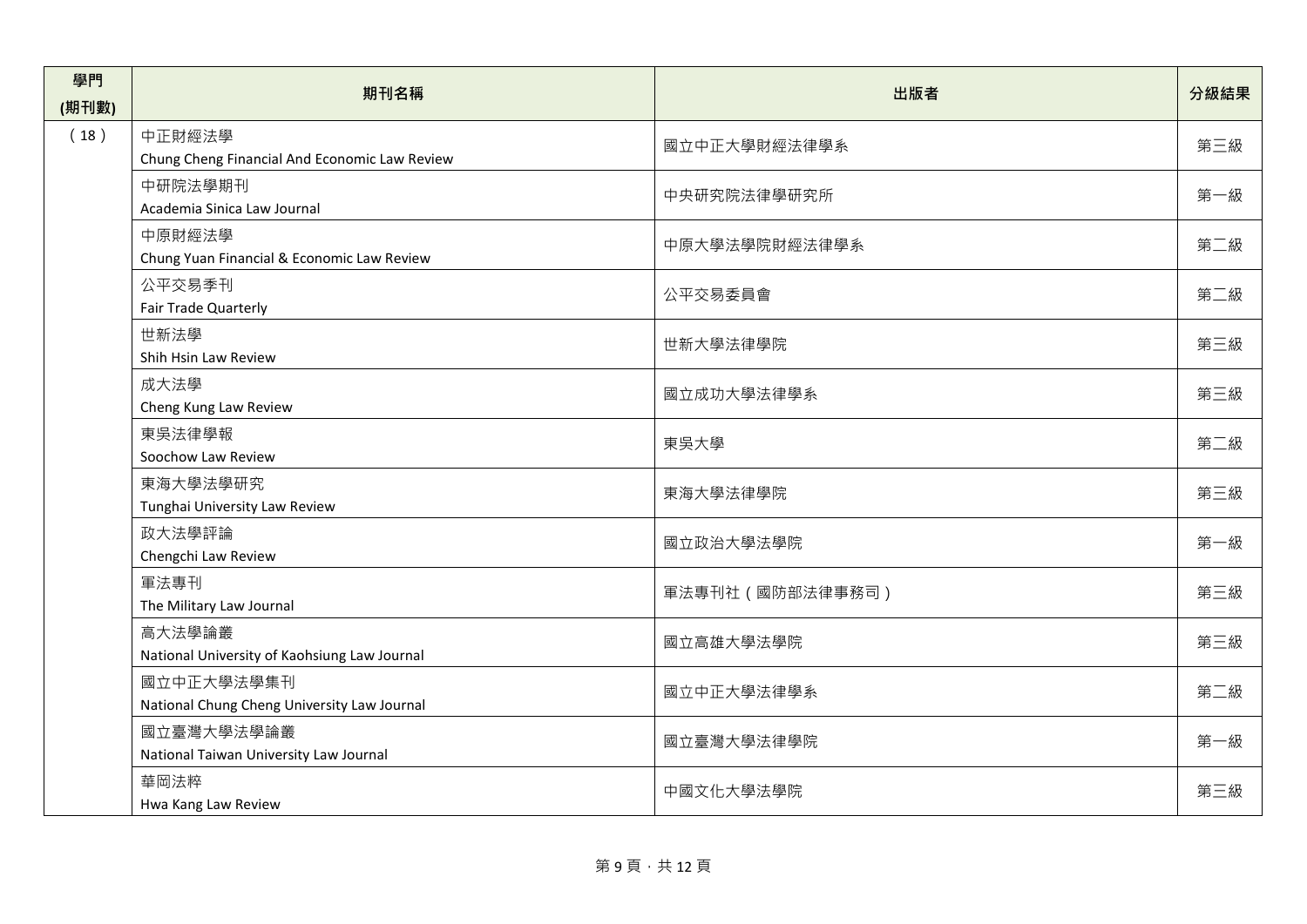| 學門    | 期刊名稱                                      | 出版者                | 分級結果 |
|-------|-------------------------------------------|--------------------|------|
| (期刊數) |                                           |                    |      |
|       | 臺北大學法學論叢                                  | 國立臺北大學法律學院         | 第一級  |
|       | Taipei University Law Review              |                    |      |
|       | 輔仁法學                                      | 輔仁大學法律學院           | 第二級  |
|       | Fu Jen Law Review                         |                    |      |
|       | 興大法學                                      | 國立中興大學法律學系         | 第二級  |
|       | Chung-Hsing University Law Review         |                    |      |
|       | Asia Pacific Management Review            | 國立成功大學管理學院         | 第三級  |
|       | <b>Corporate Management Review</b>        |                    |      |
|       | 陽明交大管理學報                                  | 國立陽明交通大學管理學院       | 第二級  |
|       | 人力資源管理學報                                  | 中華人力資源發展學會         | 第一級  |
|       | Journal of Human Resource Management      |                    |      |
|       | 中山管理評論                                    | 國立中山大學管理學術研究中心     | 第一級  |
|       | Sun Yat-sen Management Review             |                    |      |
|       | 中華會計學刊                                    | 中華會計教育學會           | 第二級  |
|       | <b>Taiwan Accounting Review</b>           |                    |      |
| 管理學   | 台灣管理學刊                                    | 國立中興大學管理學院         | 第三級  |
| (24)  | Taiwan Academy of Management Journal      |                    |      |
|       | 企業管理學報                                    | 國立臺北大學企業管理學系       | 第三級  |
|       | Journal of Busines Administration         |                    |      |
|       | 東吳經濟商學學報                                  | 東吳大學               | 第三級  |
|       | Soochow Journal of Economics and Business |                    |      |
|       | 科技管理學刊                                    | 中華民國科技管理學會         | 第二級  |
|       | Journal of Technology Management          |                    |      |
|       | 財務金融學刊                                    | 臺灣財務金融學會           | 第一級  |
|       | Journal of Financial Studies              |                    |      |
|       | 產業與管理論壇                                   | 工業技術研究院產業科技國際策略發展所 | 第二級  |
|       | Industry and Management Forum             |                    |      |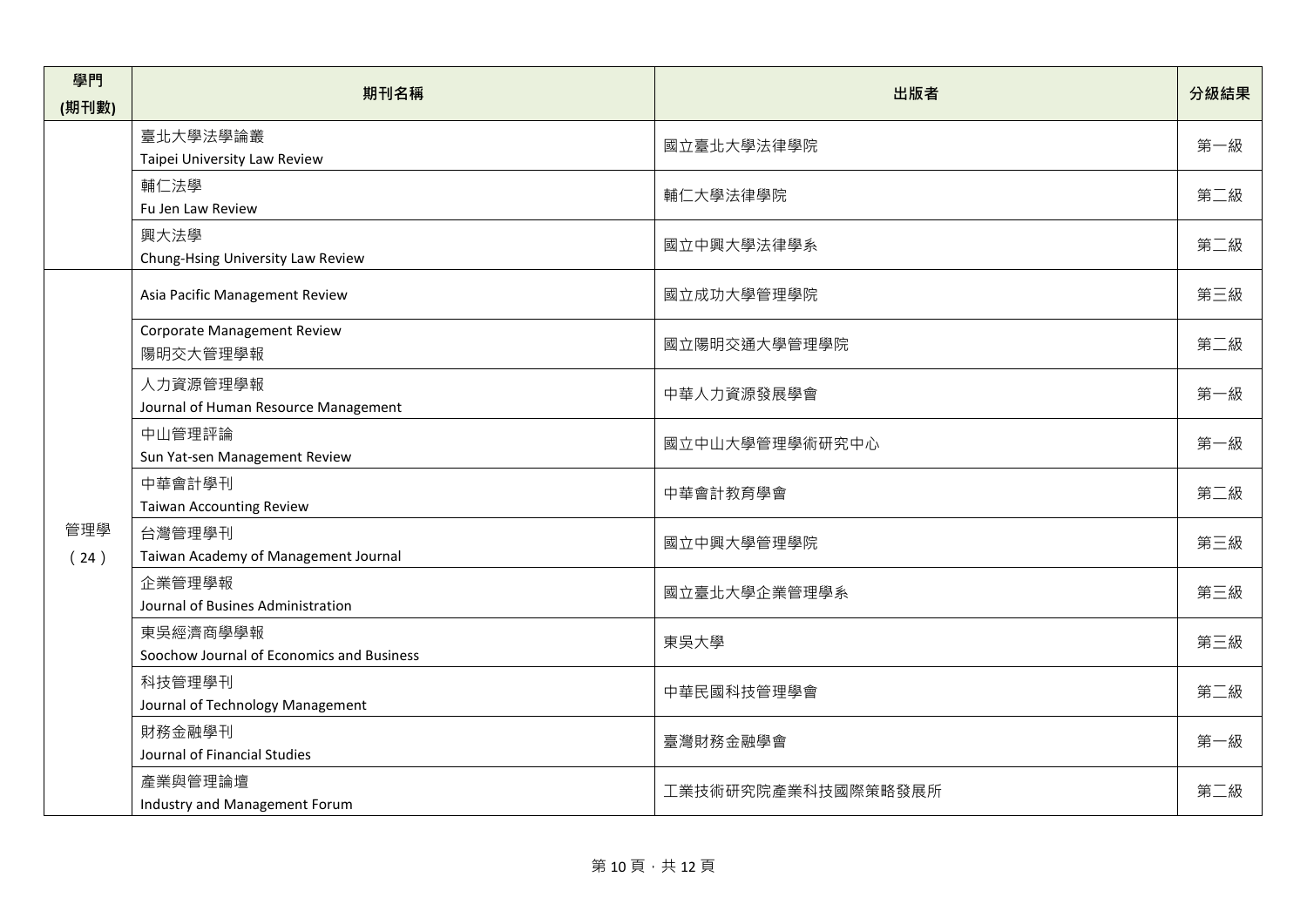| 學門    | 期刊名稱                                        | 出版者                        | 分級結果 |
|-------|---------------------------------------------|----------------------------|------|
| (期刊數) |                                             |                            |      |
|       | 組織與管理                                       | 台灣組織與管理學會                  | 第一級  |
|       | Organization and Management                 |                            |      |
|       | 期貨與選擇權學刊                                    | 臺灣期貨交易所                    | 第二級  |
|       | Journal of Futures and Options              |                            |      |
|       | 會計評論                                        | 李先庚會計文教基金會、國立政治大學會計學系      | 第一級  |
|       | Journal of Accounting Review                |                            |      |
|       | 會計審計論叢                                      | 國立臺灣大學會計學系、臺灣會計教育基金會       | 第二級  |
|       | Review of Accounting and Auditing Studies   |                            |      |
|       | 當代會計                                        | 台北市淡江會計教育基金會               | 第二級  |
|       | Journal of Contemporary Accounting          |                            |      |
|       | 資訊管理學報                                      | 中華民國資訊管理學會                 | 第二級  |
|       | Journal of Information Management           |                            |      |
|       | 電子商務學報                                      | 中華企業資源規劃學會                 | 第二級  |
|       | Journal of e-Business                       |                            |      |
|       | 管理評論                                        | 光華管理策進基金會                  | 第二級  |
|       | Management Review                           |                            |      |
|       | 管理與系統                                       | 中華民國企業管理學會、國立陽明交通大學經營管理研究所 | 第二級  |
|       | Journal of Management & Systems             |                            |      |
|       | 管理學報                                        | 中華民國管理科學學會                 | 第一級  |
|       | Journal of Management and Business Research |                            |      |
|       | 臺大管理論叢                                      | 國立臺灣大學管理學院                 | 第一級  |
|       | NTU Management Review                       |                            |      |
|       | 醫務管理期刊                                      | 台灣醫務管理學會                   | 第三級  |
|       | Journal of Healthcare Management            |                            |      |
|       | 證券市場發展季刊                                    |                            | 第一級  |
|       | Review of Securities & Futures Markets      | 中華民國證券暨期貨市場發展基金會           |      |